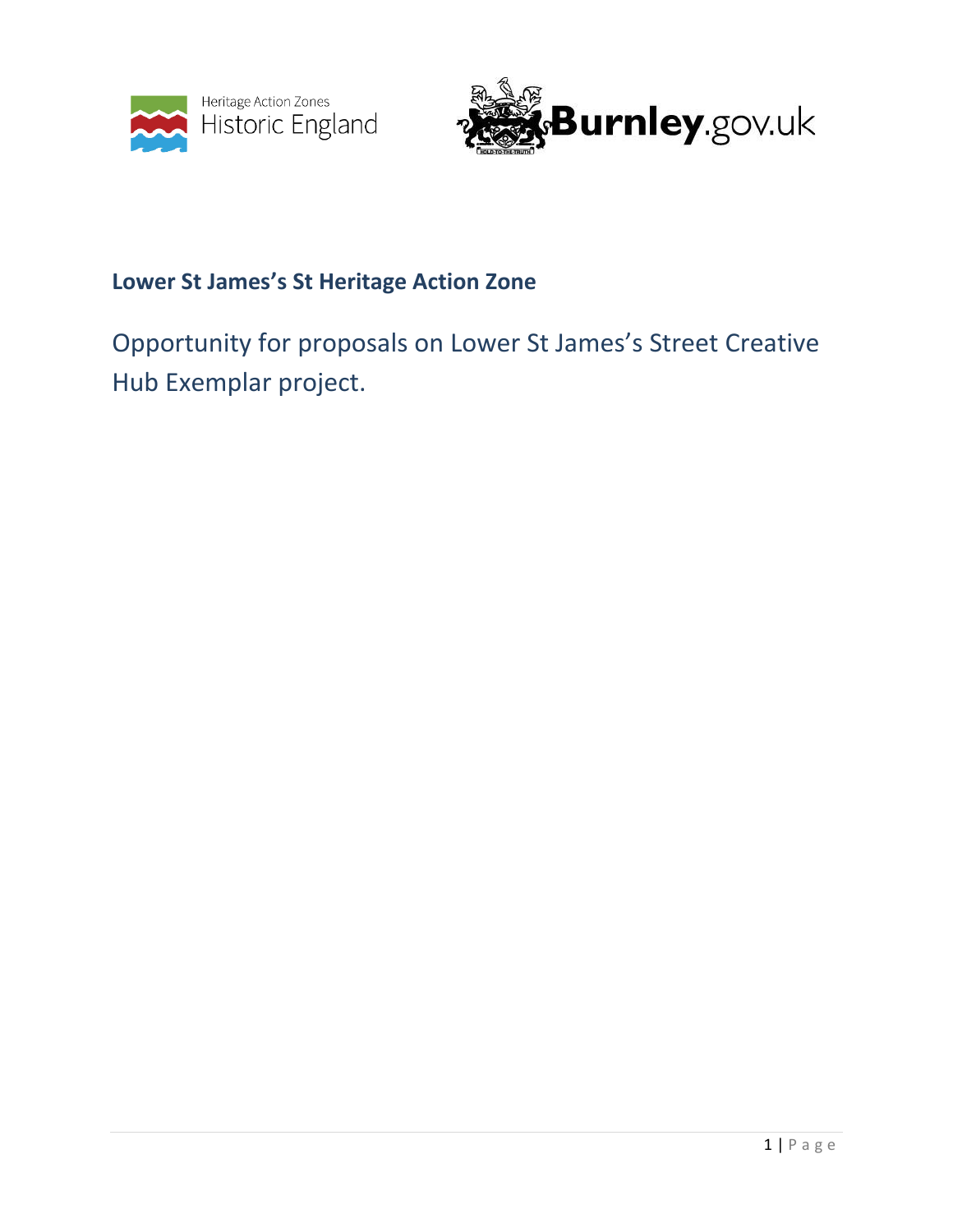



#### **Invitation for proposals**

#### **Opportunity:**

Burnley Council and Historic England are seeking proposals from suitably experienced not for profit bodies to work with the Council and Historic England to develop and operate a Creative Hub exemplar project on Lower St James's Street, Burnley.

The opportunity is to work with us transform a vacant, underused building on Lower St James's Street into a thriving hub of creatives, local artists and creative activities in an area of Burnley town centre that suffers low footfall and high shop vacancy rates.

Burnley Council and Historic England is looking for ambitious bodies to inform proposals to turn a 3-storey building up to approximately 2940 sq ft into a hub of studios, affordable creative working space and exhibition space whilst supporting and nurturing creative talent and delivering community arts-based community engagement opportunities.

The Creative Spaces exemplar project will build on the existing presence of arts and culture for Lower St James's Street. Where the vision is for *creativity* to be the driver for boosting visitor numbers and the catalyst to attract more independent and varied businesses. The backbones for this project have already been established, there are local, niche businesses on St James's Street that lend themselves to this sector, including art galleries and grassroot music venues as well as a cultural consortium which focus their energy and activity on building Lower St James's Street's reputation as a cultural hub.

#### **Background:**

In 2020, Burnley Council was successful with its bid to Historic England for a High Street Heritage Action Zone project which has been delivering physical change including £1m of public realm improvements along Lower St James's Street and stabilisation work to the iconic former Empire Theatre Building since the award. A Cultural Consortium, drawing together local artsbased businesses with other arts- based organisations has been formed to deliver a 3-year cultural engagement programme. The HAZ project also delivers heritage skills workshops for the local community and has a programme of activity for the remaining years of the project.

Burnley Council recognises that high streets are evolving and that there is a need to find alternative uses for vacant retail space. The Council is proposing to work with a partner to bring a vacant building back into use as a development of a creative hub on Lower St James's Street with a view to meeting this change in demand, to support Burnley's burgeoning creative sector and to demonstrate how historic buildings can be re-imagined The council has identified characterful buildings, that are vacant and in need of investment for this strategic project and is looking for an experienced partner organisation to work with the Council and Historic England to bring it back into use and transform it into a hive of activity for the local artist community, using funding available funding from HSHAZ and other sources.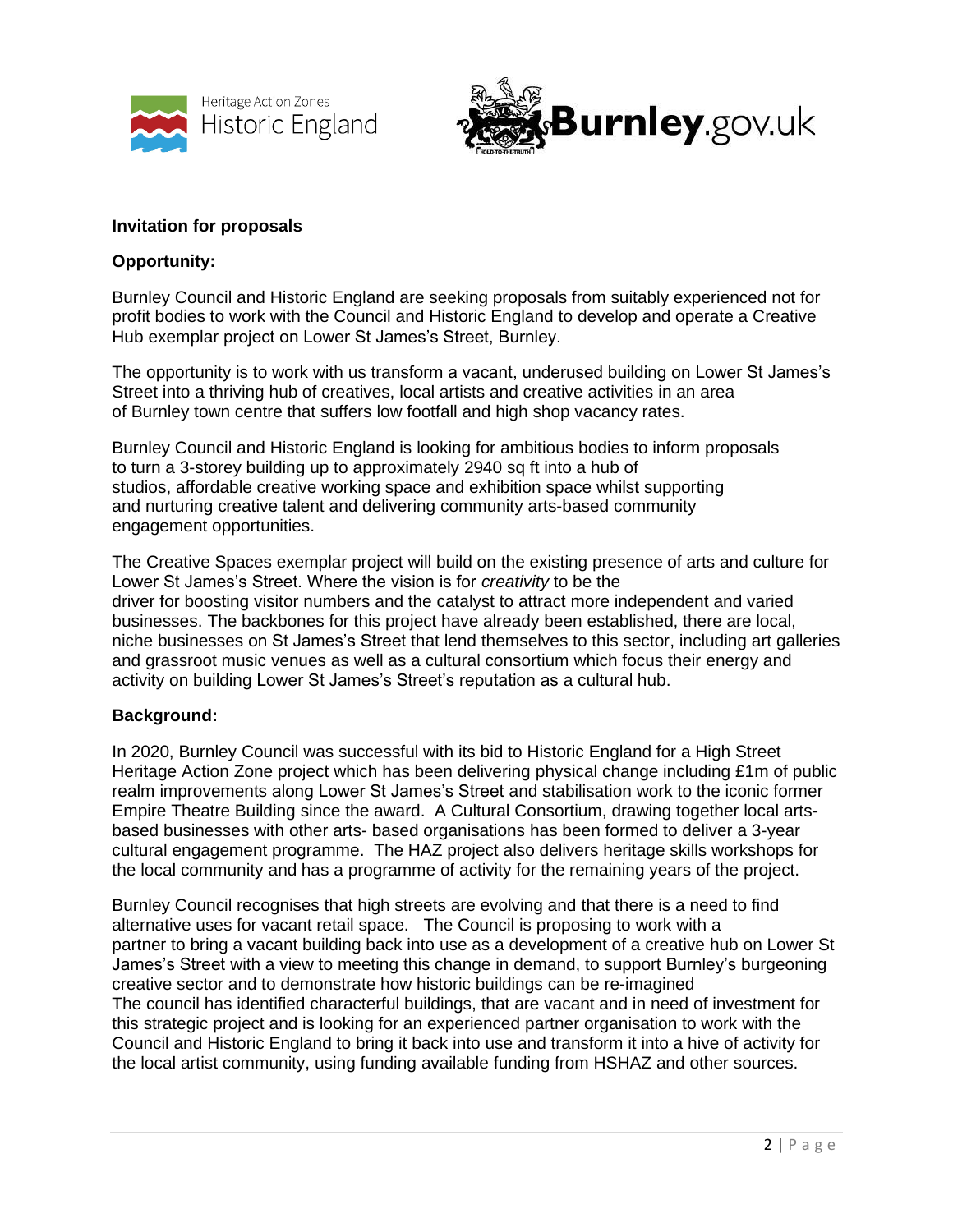



It is important to note that the buildings under consideration are in private ownership and subject to acquisition. Therefore, the model for delivery, lease or purchase of the building will be determined during the development stage but bidders are asked to submit their preferred model.

This project is set to be a priority identified in the developing cultural strategy and feeds into Burnley Council's town centre masterplan that can be viewed here:

#### [Burnley Town Centre and Canalside Masterplan | Burnley Borough Council](https://www.burnley.gov.uk/about-council/our-strategies-and-policies/burnley-town-centre-and-canalside-masterplan)

#### **Invitation for proposals:**

Burnley Council and historic England are seeking proposals from suitably experienced not for profit organisations or collaborations with a proven track record to work with us to deliver this transformative project. The successful body will be invited to work with the Council and Historic England on an agreeable model of delivery once the capital works are completed. An example of this could be a long lease with a peppercorn rate made payable to the council. A panel made up of Burnley Council, Historic England and two independent bodies will score and rank the proposals.

Proposals must include the following information:

**1.** About your organisation, including history, structure and core values **(20 marks)**

NB: Where you are a new organisation explain please provide separate biographies of the directors/trustees? If the submission is from a collaboration or partnership between organisations explain the relationship and outline previous track record of working in collaboration

#### **2.** Relevant experience **(40 marks)**

Include:

- Running and managing a shared studio space
- Delivering exhibitions and community engagement activities
- Evidence of partnership working
- Nurturing and supporting local artists
- Evidence of securing funding from external sources for creative based projects

#### **3.** The business model **(20 marks)**

NB: The building for this project is still under consideration so please work on a size listed in section one. Please also give an indication of your preferred delivery model and indicative projections of income and costs.

**4.** Marketing and Demand **(10 marks)**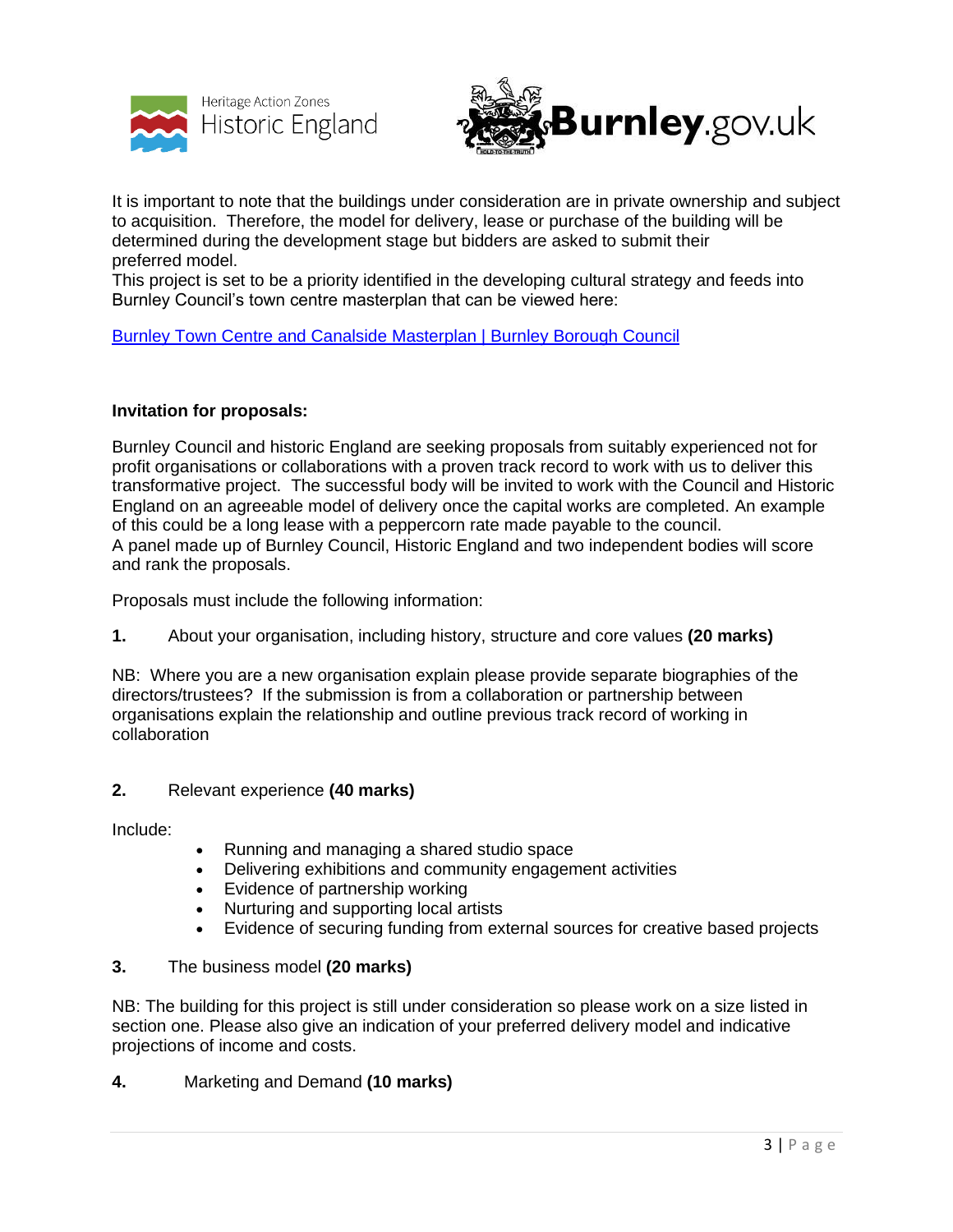



Include:

- A marketing plan
- Information on the demand for this space locally
- Criteria for use of studio space
- Details of any tenants already identified

**5.** Explain how the hub will contribute to the wider vision for St James's Street as a creative neighbourhood **(10 marks)**

You must also answer the following pass/fail question:

1. Completed certificate of non-collusion and non-canvassing (appendix 1) form **Pass/fail**

#### **Proposals must not exceed 25 pages.**

Please **register** your interest in this opportunity by Friday the 7<sup>th</sup> January to receive clarification responses by email to [meastwood@burnley.gov.uk](mailto:meastwood@burnley.gov.uk) with the title Creative Hub Exemplar Project.

If you have any clarification questions or queries, please email [meastwood@burnley.gov.uk](mailto:meastwood@burnley.gov.uk), please note the cut off for queries is Friday 7th of January.

Please submit your proposal no later than 3pm on Friday the 21st of January via email to [meastwood@burnley.gov.uk](mailto:meastwood@burnley.gov.uk)

#### **Timetable:**

| Opportunity published and advertised | Tuesday 21 <sup>st</sup> December 2021 |
|--------------------------------------|----------------------------------------|
| Clarification's cut-off date         | Friday 7 <sup>th</sup> January 2022    |
| Proposal submission deadline         | Friday 21 <sup>st</sup> January        |
| Panel review                         | w/c 24 <sup>th</sup> January           |
| Organisations notified               | W/c 24 <sup>th</sup> January           |

#### **Scoring:**

The below table explains how each of the marked sections above will be scored. Weighted Tender Quality Score = Score Awarded by Evaluation Panel / Max Score Available x Weighted Percentage

| <b>Score</b> | <b>Criteria</b>                                                                                                                                                                                       |
|--------------|-------------------------------------------------------------------------------------------------------------------------------------------------------------------------------------------------------|
| 4            | <b>Excellent:</b> Response clearly meets all requirements. Clearly<br>describes the bidder's capabilities in delivering the requirements<br>in scope; and demonstrates exceptional understanding. All |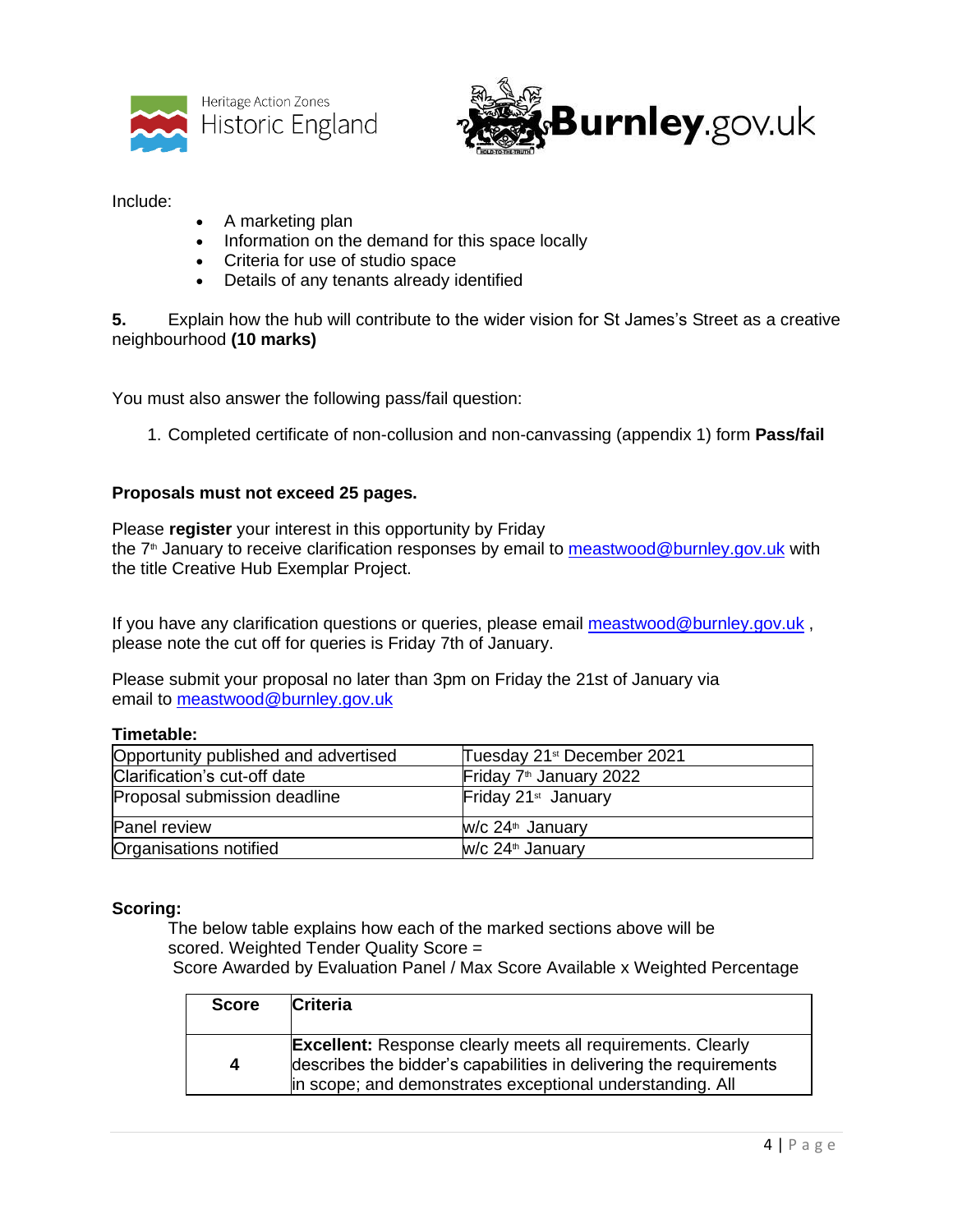



|                | information provided is consistent with all other areas of the<br>tender response.                                                                                                                                                                                                                                                                                                                                                                                                                       |
|----------------|----------------------------------------------------------------------------------------------------------------------------------------------------------------------------------------------------------------------------------------------------------------------------------------------------------------------------------------------------------------------------------------------------------------------------------------------------------------------------------------------------------|
| 3              | Good: Response clearly meets all requirements satisfactorily.<br>Clearly describes the bidder's capabilities in delivering<br>the requirements in scope, and demonstrates understanding. All<br>information provided is generally consistent with all other areas<br>of the tender response.                                                                                                                                                                                                             |
| $\overline{2}$ | Satisfactory: Response meets most requirements but is lacking<br>or inconsistent in a few identifiable areas, leading to minor<br>reservations. Describes the bidder's capability in relation to<br>the requirements, and demonstrates some understanding.<br>Information provided is generally consistent with all other areas<br>of the tender response.                                                                                                                                               |
| 1              | Weak: Response meets some requirements but is lacking in<br>several identifiable areas, leading to serious reservations.<br>Provides little indication of the bidder's capability of delivering<br>the requirements; or only partially meets the requirements; and /<br>or demonstrates partial understanding. Some information<br>provided is inconsistent with other areas of the<br>tender response.                                                                                                  |
| 0              | Poor/ Non-Compliant. Has a number of deficiencies or<br>concerns in certain areas where the lack of detail requires the<br>evaluator to make assumptions, or no information is provided.<br>Little or no description of the potential bidder's capability of<br>delivering the requirements is provided, leading to major<br>reservations; or does not meet the requirement; and / or<br>demonstrates no understanding. Information provided is<br>inconsistent with other areas of the tender response. |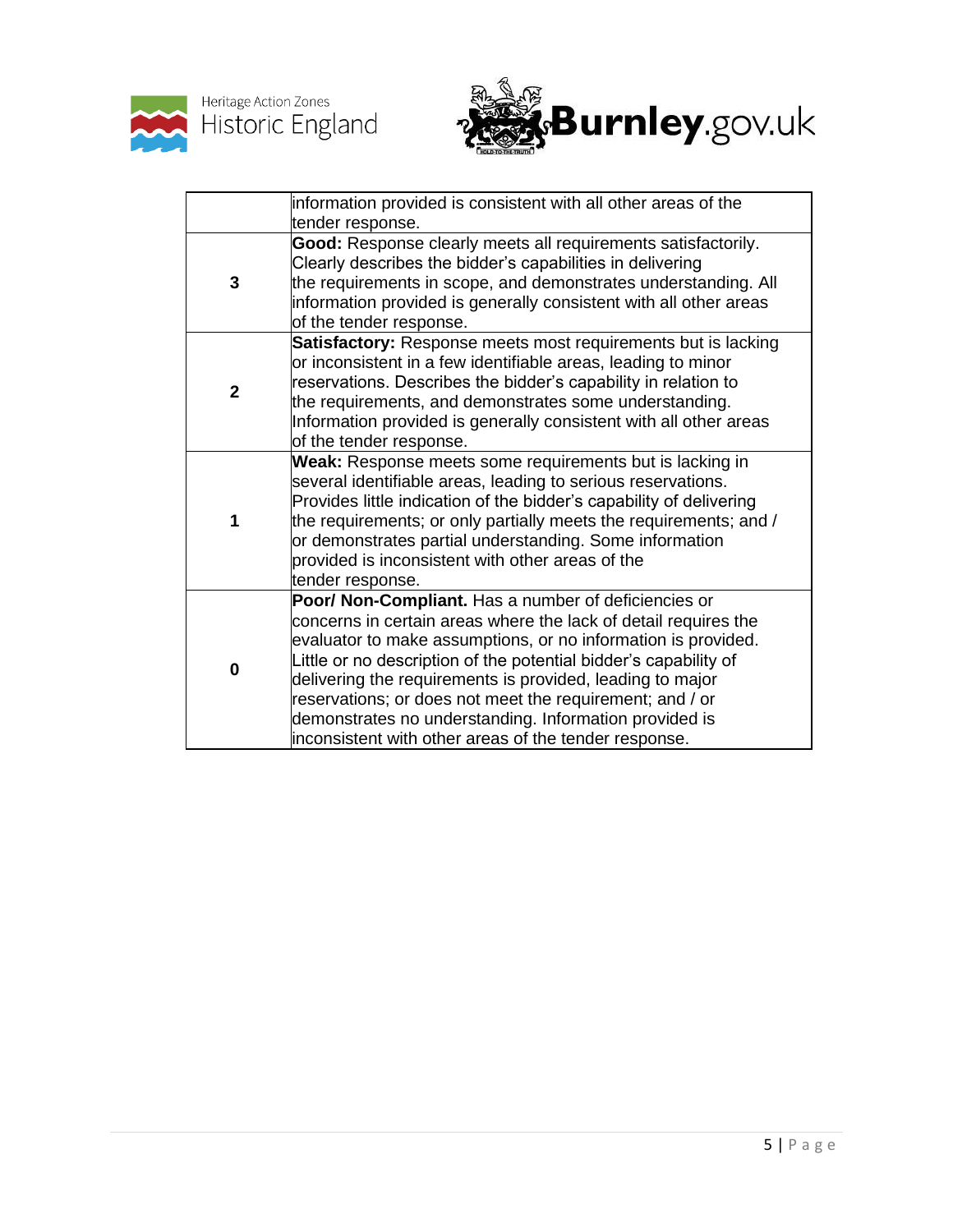



### **Appendix 1: CERTIFICATE OF NON-COLLUSION AND NON-CANVASSING**

To:

**Head of Legal & Democratic** 

**Town Hall**

**Burnley**

**BB11 9JA**

Date: when the state of the state of the state of the state of the state of the state of the state of the state of the state of the state of the state of the state of the state of the state of the state of the state of the

#### **TENDER FOR Lower St James St Heritage Action Zone**

For the attention of:

#### **Statement of non-canvassing**

I/ we hereby certify that I/ we have not canvassed any Member, Director, Employee, Representative or Adviser of the Council in connection with the proposed award of Lower St James St Tender by the Council, and that no person employed by me/ us or acting on my/ our behalf, or advising me/ us, has done any such act.

I/ we further hereby undertake that I/ we will not canvass any Member, Director, Employee, Representative or Adviser of the Council in connection with the award of Lower St James St HAZ Tender and that no person employed by me/ us or acting on my/ our behalf, or advising me/ us, will do any such act.

#### **Statement of non-collusion**

The essence of selective tendering for the Lower St James St HAZ Tender is that the Council shall receive bona fide competitive Tenders from all Tenderers.

In recognition of this principle, I/ we certify that this is a bona fide offer, intended to be competitive and that I/ we have not fixed or adjusted the amount of the offer in accordance with any agreement or arrangement with any other person (except any sub-Contractor identified in this offer).